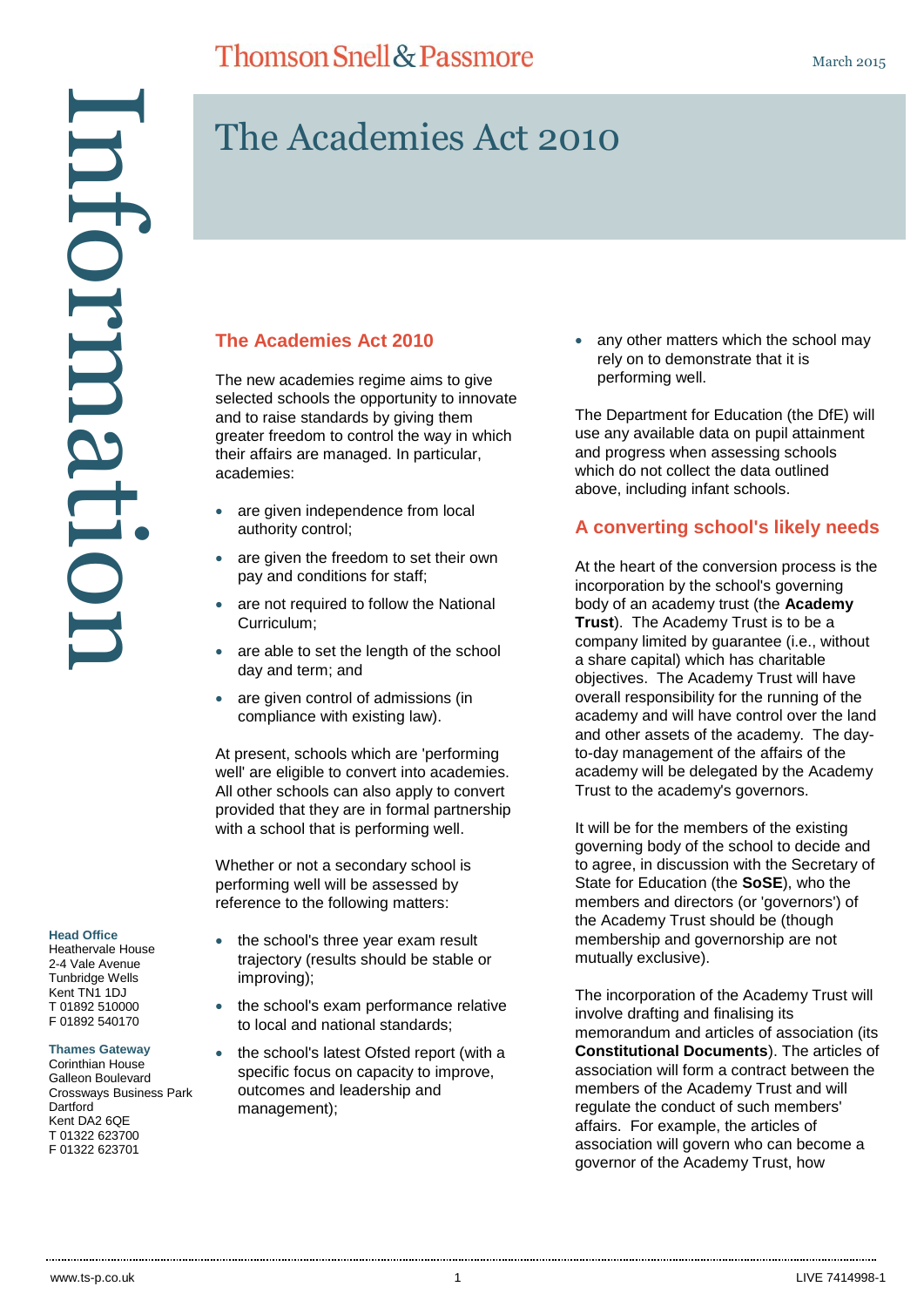# **Thomson Snell & Passmore**

# The Academies Act 2010

frequently the governing body of the Academy Trust is to meet and what, if any, remuneration the members or governors of the Academy Trust can pay to themselves.

It is very important that the Constitutional Documents of the Academy Trust are drafted in a manner which ensures that charitable status is obtained pursuant to section 12 of the Academies Act 2010.

As a company, the Academy Trust will be registered with the Registrar of Companies (the **Registrar**) and will need to comply with the provisions of the Companies Act 2006 (as well as the provisions of the Charities Act 2006). This means that, among other things, the Academy Trust will need to make annual returns to the Registrar and produce annual accounts which comply with companies legislation (and which will be in a completely different form to the accounts prepared by the school prior to conversion).

## **Funding agreement**

In order to obtain funding for the academy, the Academy Trust will enter into a funding agreement with the SoSE. The funding agreement will set out a series of requirements with which the Academy Trust must comply. These requirements relate, among other things, to:

- the academy's admissions policy;
- compliance with the independent schools standards set out in section 157 of the Education Act 2002; and
- the contents of the teaching curriculum.

Provided that the Academy Trust complies with such requirements, the SoSE will provide the Academy Trust with a number of grants towards the academy's capital and

recurrent expenditure. A conversion grant, typically in the amount of £25,000, is also available to converting schools in relation to costs incurred in the conversion process (for example legal expenses and the costs of new signage and stationery). The DfE expects that the cumulative effect of such grants will be that schools converting to academy status will be no worse off financially than under the existing funding regime.

We recommend that formal legal advice be obtained in connection with the preparation, negotiation and agreement of the funding agreement.

#### **Commercial transfer agreement**

The commercial transfer agreement will record the terms on which the 'business' of the school will be transferred to the Academy Trust. It records which of the assets will transfer to the Academy Trust as part of the conversion process (as well as which assets will not). This agreement also addresses the transfer of information to the Academy Trust and includes provisions relating to the transfer of responsibility for staff pensions (in relation to which, see below).

The commercial transfer agreement will include a number of provisions which may have the effect of imposing liability on the school's governing body. For example, the governing body will be expected to give warranties (in other words, to confirm the accuracy of certain statements which will appear in the commercial transfer agreement) to the Academy Trust and will be expected to make good any loss or damage which the Academy Trust suffers should such warranties be inaccurate or misleading. It follows that the commercial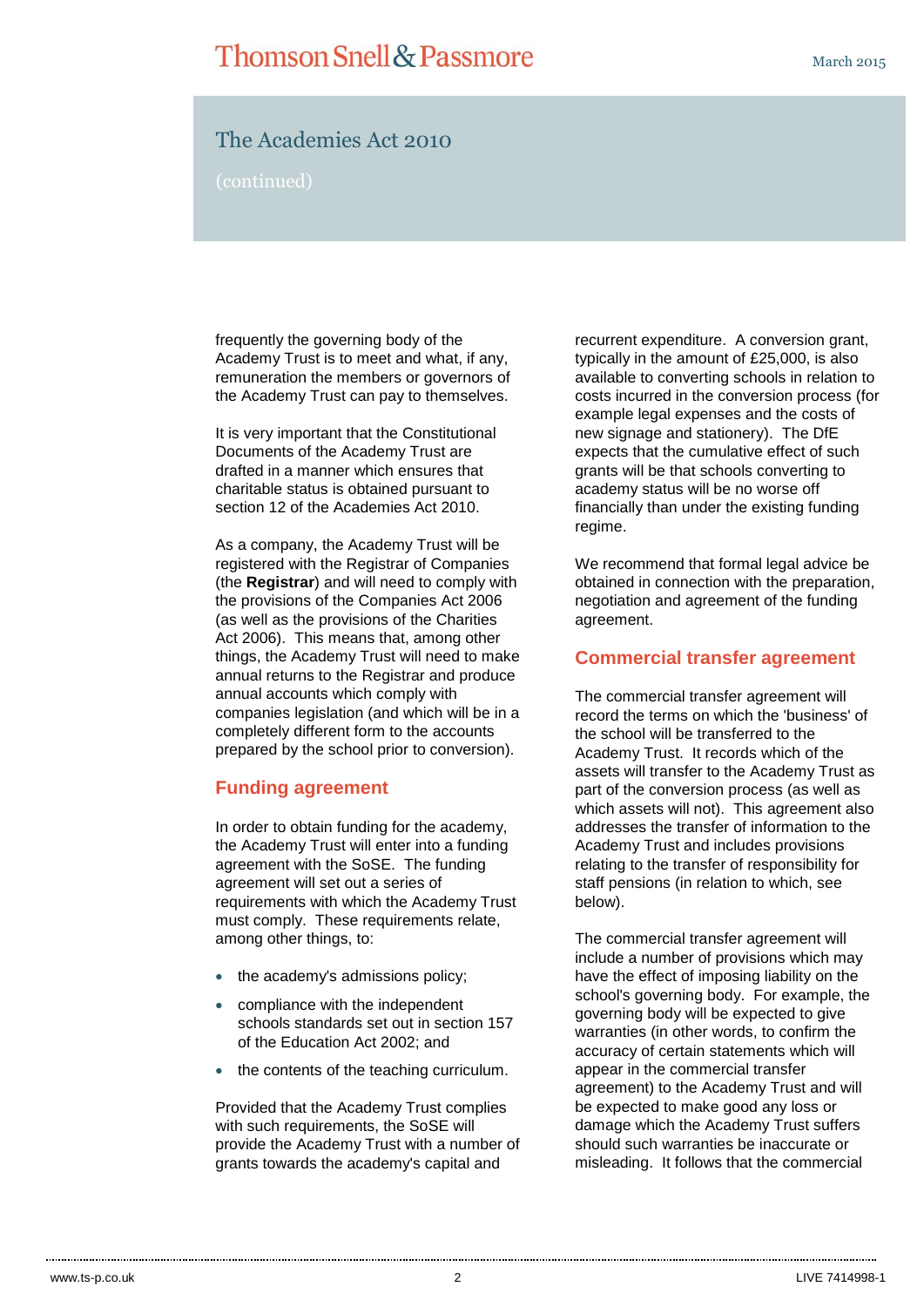# The Academies Act 2010

transfer agreement should be carefully prepared so as to limit the potential liability of the school's governing body whilst ensuring that the Academy Trust obtains the benefit of the information, assets and contracts which it will need in order to effectively manage the academy's affairs after conversion.

## **Land and buildings**

#### **Voluntary aided/foundation schools**

The land and buildings occupied by voluntary aided and foundation schools are owned by the relevant school's governing body. Once the Academy Trust has been incorporated, the freehold title such the land and buildings will need to be transferred into the ownership of the Academy Trust. Filings with the Land Registry and with HM Revenue and Customs will need to be made in order to record this transfer.

Even though the governing body of such schools owns the land and buildings used by the school, however, security or other forms of third party rights may have been created in favour of other parties over some or all of such land and buildings (perhaps in relation to buildings or sports facilities which have been financed in part by Sport England or National Lottery grants). In these circumstances, the consent of the relevant third party will be required before the relevant freehold transfer or lease can be finalised.

#### **Other schools**

In relation to other schools, the DfE intends that the relevant local authority will typically grant a 125 year long lease to the Academy Trust on a peppercorn (i.e., nominal) rent (as at present). However, the SoSE has the

power to make a scheme for the transfer of the freehold title of the relevant land and buildings to the Academy Trust.

The DfE has indicated that, before it will give its formal legal approval to the conversion of a school into an academy, it will require that there is clarity relating to the arrangements for the occupation by the academy of the relevant land and buildings post-conversion.

#### **Employees**

In circumstances where a school converts to an academy, the employment of the staff of that school will ordinarily transfer to the Academy Trust pursuant to the Transfer of Undertakings (Protection of Employment) Regulations 2006 (TUPE). Staff can object to the transfer but are likely to have few rights against their former employer (or indeed the Academy Trust) if they do so. In almost all respects, transferring staff are entitled to transfer to the Academy Trust with the benefit of the same terms and conditions of employment as they had before the transfer; and unilateral attempts to change such terms prior to, on or after such transfer will be void and may entitle the relevant member of staff to treat themselves as having been unfairly dismissed.

Whilst the transfer of employees to the Academy Trust takes place automatically, the school will need to provide those employees (and any unions representing those employees) with certain information in relation to the transfer. Also, consultation will need to be undertaken on a collective basis with the staff on any 'measures' (see below) which are being contemplated following the transfer. The Academy Trust and the local authority will need to liaise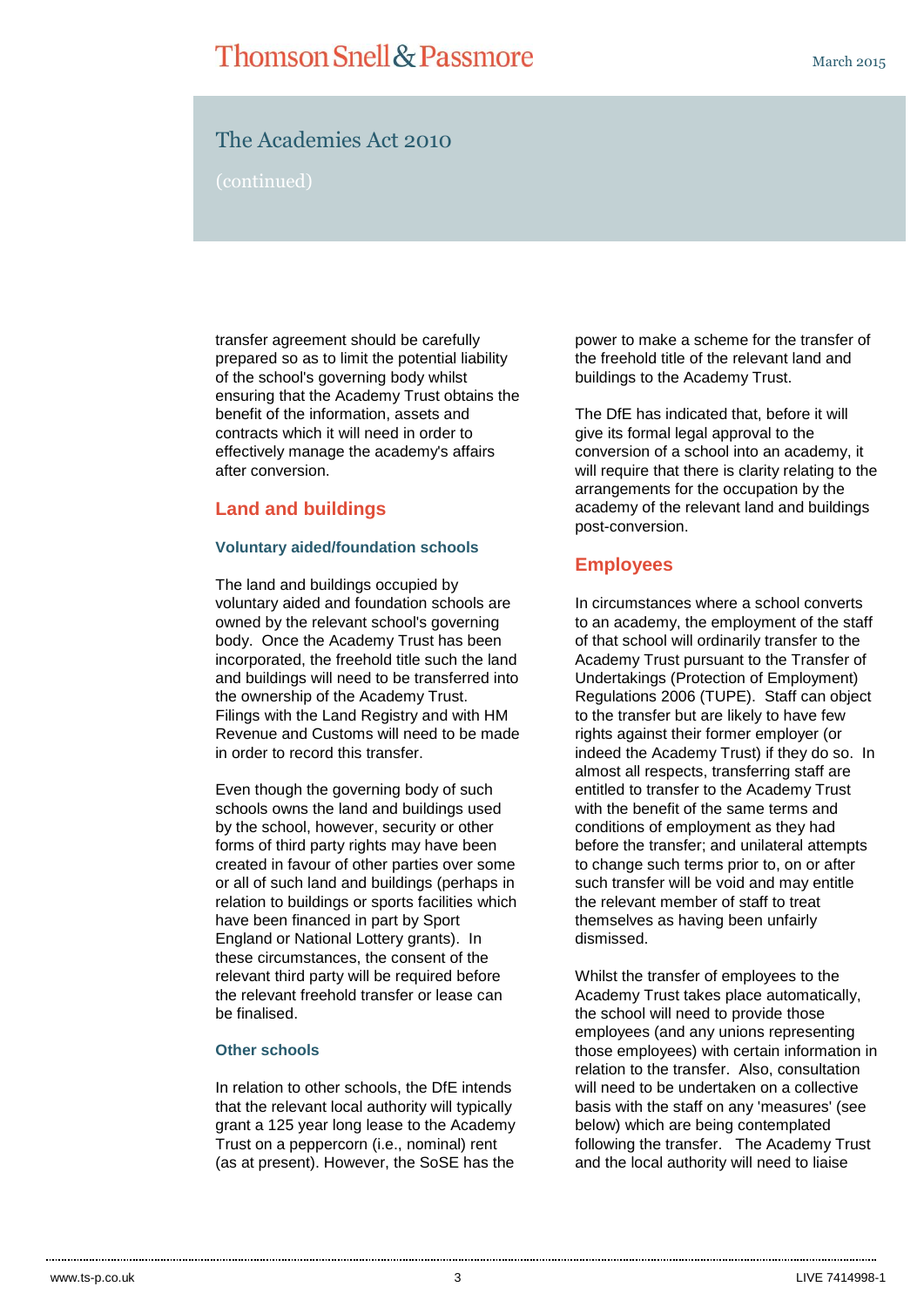# **Thomson Snell & Passmore**

# The Academies Act 2010

closely in relation to this transfer and the Academy Trust must take great care to ensure that it is protected from significant financial liability for any breach of TUPE and from any liability for any breach of employment law or a transferring employee's contract of employment which occurred prior to the conversion of a school. Normally, information provision and consultation ought to commence long enough before any transfer to allow meaningful consultation to take place. Even if TUPE consultation is not required because no 'measures' are envisaged, staff relations best practice dictates that voluntary consultation should be commenced in earnest with the staff to generate enthusiasm for the conversion.

Only once the conversion has been completed can the Academy Trust consult with employees with a view to reaching agreement regarding any changes ('measures') to the terms of their employment (such as changes to the length, and number, of teaching terms and changes to working hours), which are not changes by reason of the TUPE transfer itself but are for economic, technical or organisational reasons.

#### **Pensions**

As the employer of the academy's staff, the Academy Trust will become responsible for the administration of staff pensions following conversion and for remitting contributions to the relevant pensions schemes. Accordingly, the Academy Trust will need to register with the Teachers' Pensions Scheme in respect of its teachers' pensions entitlements. Employers have a large number of obligations under the Teacher's Pension Scheme. Employers who fail to carry out their obligations in a timely fashion

face the risk of referral to the Pensions Ombudsman.

Non-teaching staff at schools fall within the scope of the Local Government Pension Scheme (LGPS). The Academy Trust, as the relevant employer, will be obliged to offer LGPS membership to staff and to make the requisite employer contributions, which could be significant in order to reduce any funding deficit in the scheme.

The DfE's current position in relation to the transfer of pensions responsibility is that the Academy Trust will inherit responsibility for any **LGPS** funding deficit which relates to the transferring school staff. Careful analysis of the likelihood of such a funding deficit (and, if relevant, the size of such deficit) will be required to ascertain whether these proposals will be acceptable in the case of the conversion of the school.

## **Contracts**

As part of the conversion process, which will give the school independence from the local authority, many of the services provided to the school by the local authority will fall away. Accordingly, the Academy Trust will need to enter new contracts for the provision of these services (even if it is proposed that, for reasons of its superior purchasing power or otherwise, the local authority will continue to provide such services).

The contracts pursuant to which other goods and services are provided to the school (i.e. goods and services provided otherwise than by the local authority) will also need to be reviewed. As the Academy Trust, a newly incorporated company, will be responsible for the management of the school's affairs after the conversion process